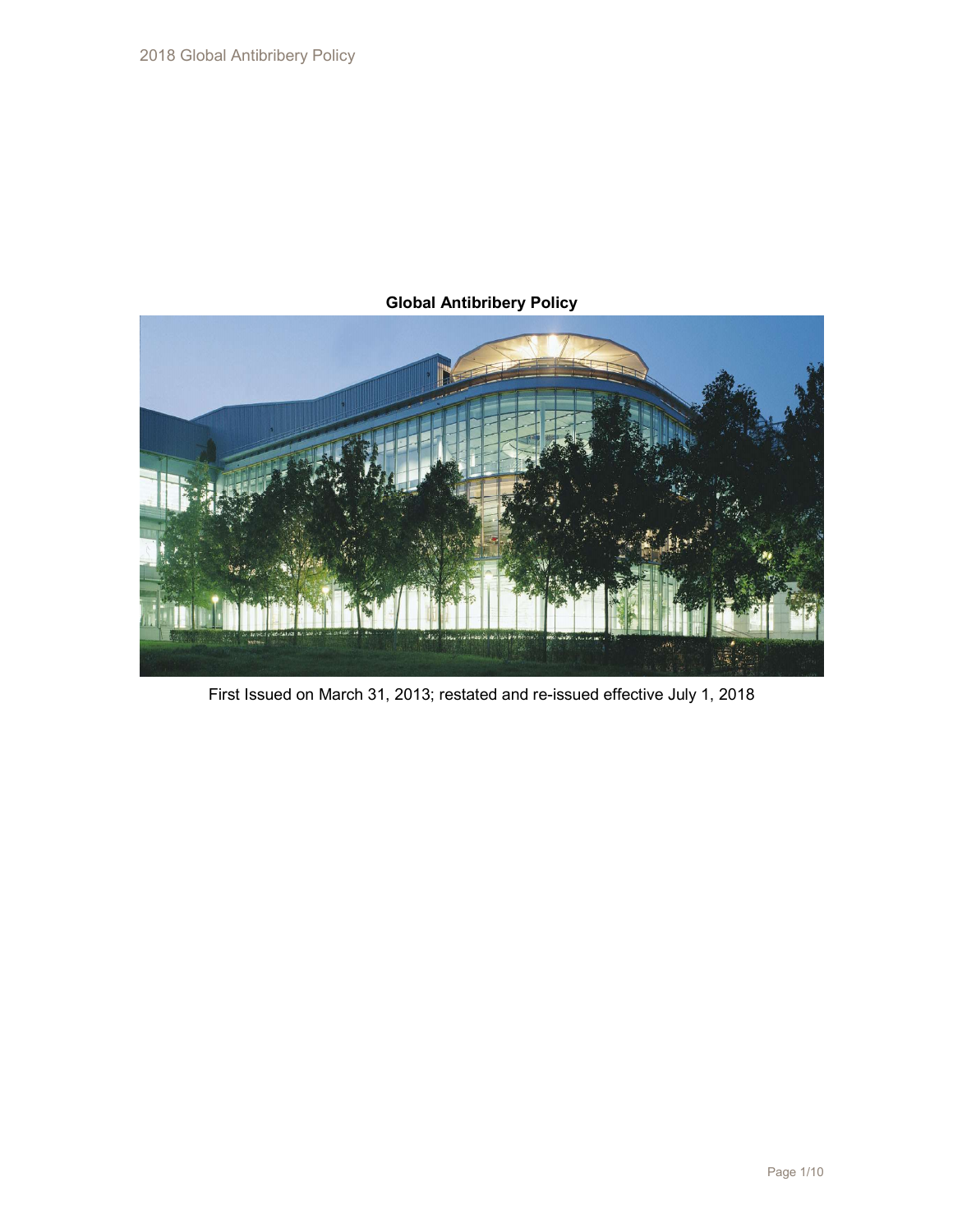

# SONOVA'S COMMITMENT TO ETHICS



e at Sonova know it is in the best interest of our customers, consumers, employees, business partners and the company if we all work together to conduct business in an ethical way. We will not bribe anyone, whether private business person or government official, to win or retain business and we expect the same integrity of those we work with. We will keep accurate books and records and we work together to uphold the ethics standards of Sonova. W<sub></sub>

# A.1 PURPOSE AND SCOPE

This Global Antibribery Policy ("Policy") explains Sonova's rules with respect to ethical conduct in business, in particular preventing bribery and corruption in our business dealings; and it provides guidance on how to act in a variety of situations. This Policy asks you to remember in all your business dealings to act with integrity, that is, to do the right thing for the right reason, true to one of Sonova's core values, namely that we will act with responsibility. The Policy will not be able to provide answers to all ethical dilemmas that you may encounter—your own personal values will help you find the way, and Sonova's Global Compliance Department is here to support you in any way necessary.

This Policy applies to all Sonova entities on a worldwide basis ("Sonova Group") and to all of its employees, its directors, and its officers. If you are or want to be a Sonova business partner—for example a distributor, consultant or supplier—we will need you to commit that you, too, will comply with the principles underlying this Policy.

Throughout the world, international conventions and laws prohibit bribery and corruption. Often, these laws focus on the prevention of bribery in interacting with government officials or "public officials," but many countries also prohibit corruption in connection with private commercial transactions. These laws, or laws like them, may apply in your country. And as you know from the Sonova Group Code of Conduct, we must, and we will, follow the laws of the countries in which we do business, including anti-bribery laws.

And please remember: while this Policy governs our actions with respect to preventing bribery, if the laws in your country are stricter than this Policy, you must comply with those laws. If, however, the laws in

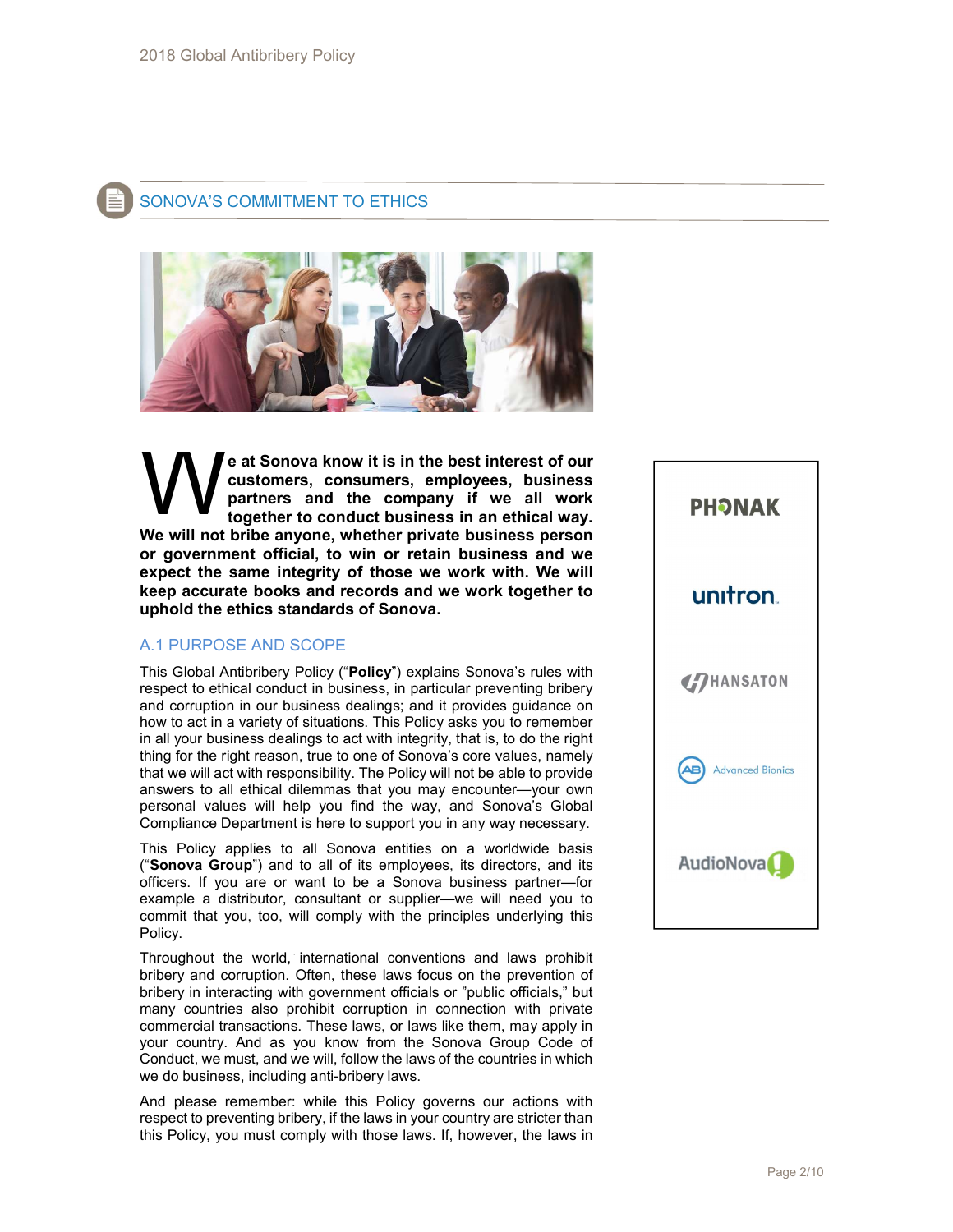your country are silent on an issue, or this Policy states a clear, stricter rule than the laws of your country, you must follow this Policy or request a review of the situation by the Global Compliance Department.

Finally, this Policy is administered by the Global Compliance Department and you may contact its members for any questions you may have.

# A.2 SONOVA AND THE HEALTHCARE INDUSTRY

On a daily basis, we interact with health care professionals in a variety of roles and settings. These include audiologists and acousticians, professors, surgeons, Ear Nose and Throat specialists, or researchers. We may, for example, interact with them when they assist us in improving our products, or when they provide feed-back on them, or in training users on our products. These medical or Healthcare Professionals may be considered to be "government officials" under the laws of many countries, which means that particularly stringent antibribery laws apply to them. We must take particular care that our interactions with them do not create the impression that we use improper methods to influence these professionals to purchase, use, prescribe and/or recommend our products. That is why we will address in this Policy topics such as donations, gifts or hospitality, or agreements with such Healthcare Professionals for consulting services as in each of these interactions we must ensure that they occur for a true business need and in a proper setting.

The general rule you should remember is that we must strictly separate our sales activities from our engagement of these Healthcare Professionals for legitimate services to the company; we must **document** properly their services to us; we must not pay them more than the fair market value of their services; and we must be transparent about our collaboration with them (we call these four principles the "Four-Leaf Clover Principles").

# A.3 DEFINED TERMS USED IN THIS POLICY

Throughout this Policy, when you see a capitalized term, a specific meaning has been assigned to it. The terms are described at the end of the Policy where you can easily look them up.

# B. THE CORE OF THIS POLICY: WE WILL NOT BRIBE NOR BE BRIBED, NOR USE OTHERS TO BRIBE FOR US

o employee or person who acts for Sonova in any capacity may offer or provide a Bribe to any person, whether that person is in the private sector or a Government Official. It is also prohibited to try to do the same through third parties, such as agents or distributors. At Sonova, we will therefore reject any requests for a Bribe. Conversely, we will also not request, accept, or initiate bribes ourselves.  $N_{\rm net}^{\rm end}$ 

Compliance@Sonova.com

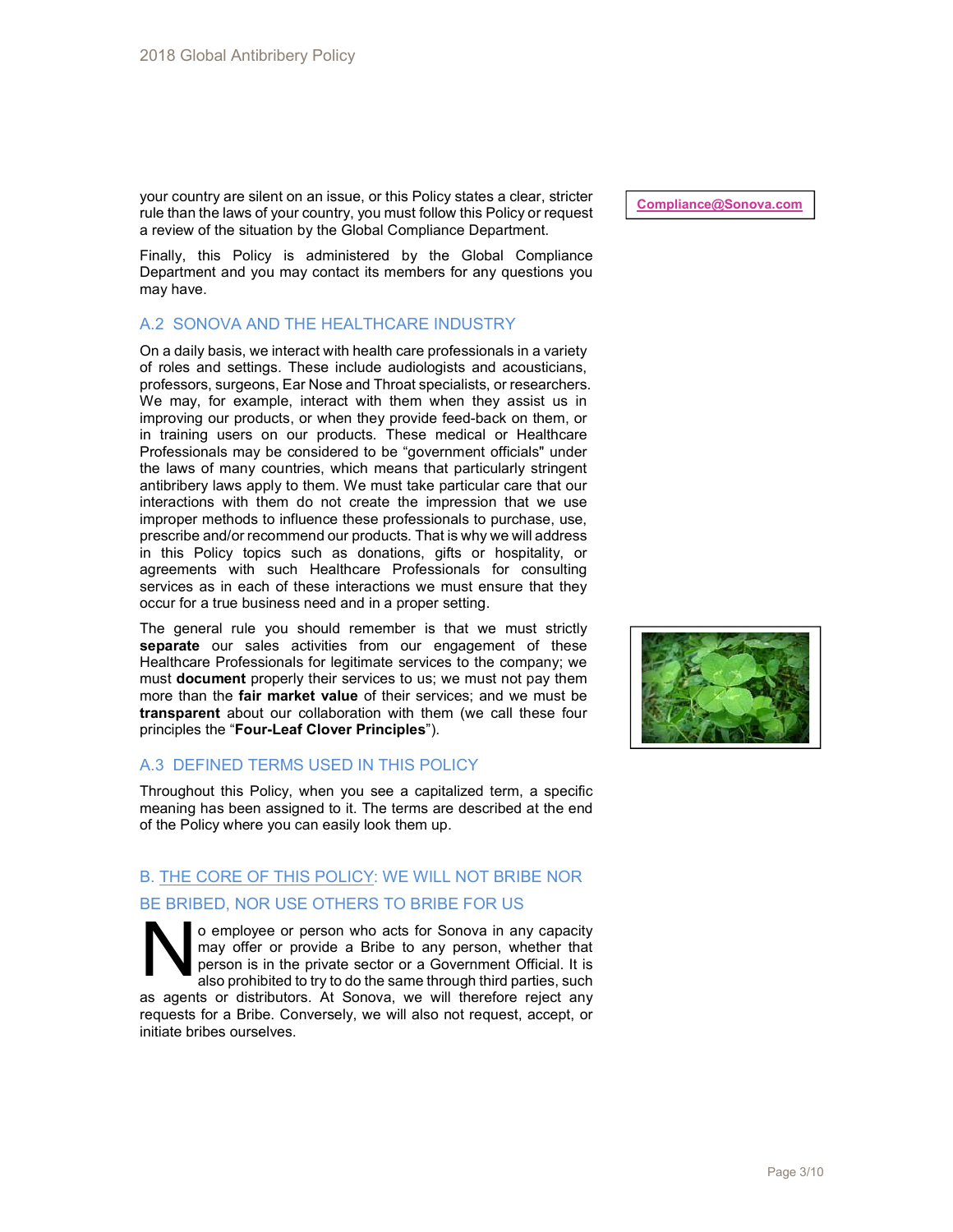# C. SPOTLIGHT ON SPECIFIC SITUATIONS

his section provides guidance on various types of interactions with Healthcare Professionals and business partners who may interact with Healthcare Professionals his sect<br>interactic<br>partners<br>on our behalf.

# C.1 GIFTS, HOSPITALITY AND ENTERTAINMENT

Gifts and Hospitality: We will not pay for nor accept gifts or hospitality (such as meals and travel) or payment of expenses that are not reasonable and appropriate under applicable law. In order to help you understand what is and is not permitted, Sonova's Standard Operating Procedure (SOP) 1, "Gifts, Hospitality, Travel", provides basic rules on this topic. Stricter rules, including outright prohibitions, may apply depending on the recipient (for example, in connection with meetings with Government Officials) under applicable laws and regulations. A particular area of concern here is entertainment which in all cases requires express approval from the Global Compliance Department.

Sunshine Legislation: In some countries (for example in the U.S. and France), manufacturers must report any gifts, hospitality and entertainment provided to Healthcare Professionals. Sonova complies with these requirements.

The thresholds and principles issued by Sonova will guide our interactions with Healthcare Professionals but also provide guidance for non-Healthcare Professional business interactions.

# C.2 DONATIONS, EDUCATIONAL & RESEARCH GRANTS, FELLOWSHIPS, AND SPONSORING

Donations: From time to time, Sonova may wish to support legitimate charities and charitable causes. This is permitted if the recipient and the cause are appropriate, the donation is permitted under applicable law, and you have received the requisite approval under Sonova's Delegation of Authority. Please note that Sonova does not make donations to political parties.

Sponsoring: In addition to supporting charitable causes, Sonova may from time to time provide funds for non-charitable endeavors to combine supporting a worthy cause with image enhancement. All such support is subject to the Delegation of Authority and must be properly documented.

Educational Grants and Fellowships; Research Grants: Sonova may from time to time consider supporting educational institutions either by supporting an appropriate scientific cause generally related to audiological research ("Educational Grant") or by supporting the further education of a Healthcare Professional ("Fellowship"). Sonova may also support from time to time scientific research that could ultimately lead to improved user experience or patient outcomes in the form of Research Grants. Such support must comply with guidance issued by the Global Compliance Department and be permitted under, and be made in compliance with, applicable law.

Nothing in this Policy prohibits the granting of bona fide discounts/ rebates. However, discounts/rebates may be subject to restrictions under applicable law as regards their form and/or amount.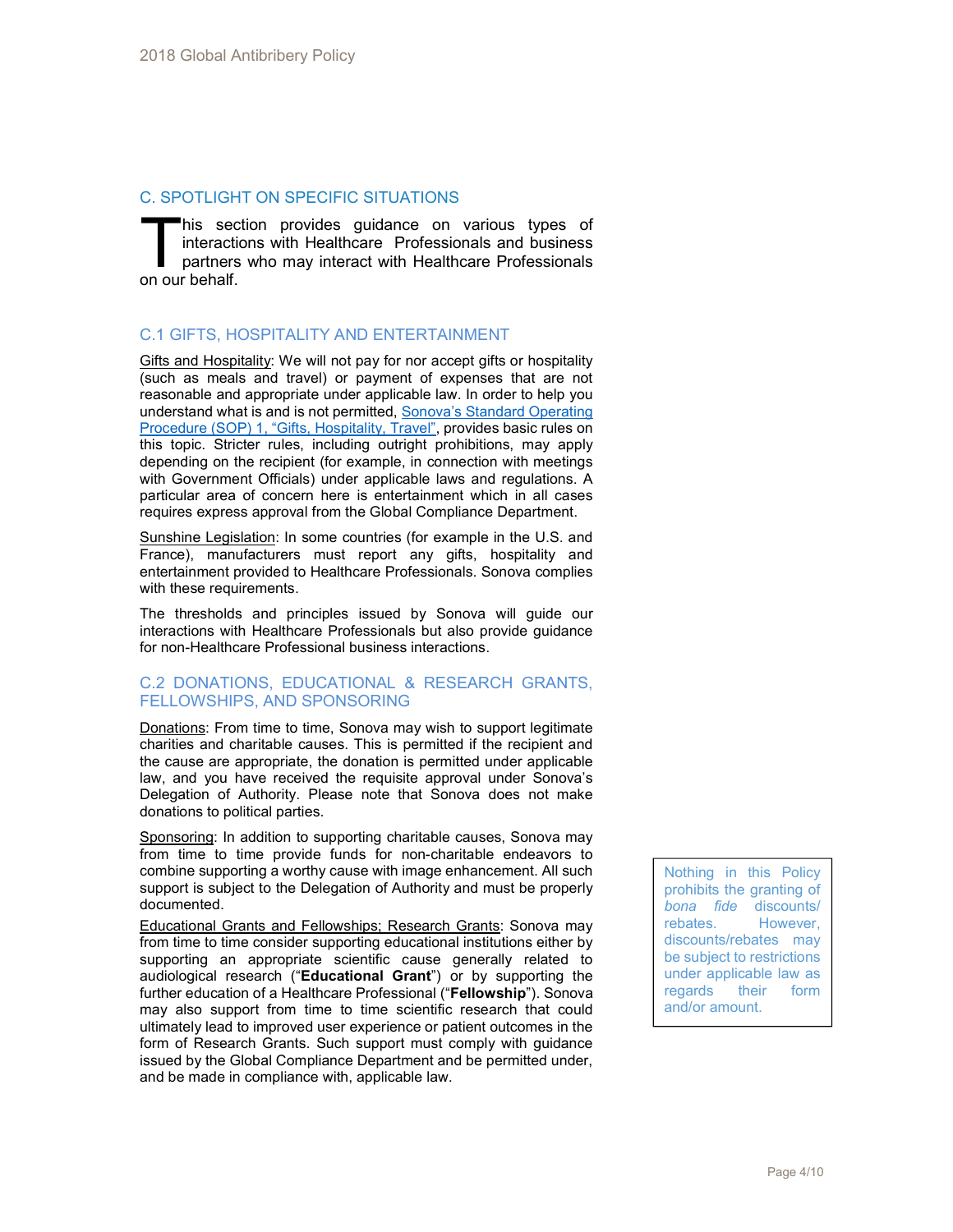Congress Marketing Support: As part of ensuring that Sonova's products are appropriately publicized, Sonova may participate in congresses or events, or support distributor-organized events where in exchange for a financial or in-kind contributions, Sonova receives space and opportunity to exhibit products, prominently to place its trademarks in event brochures, or other relevant marketing opportunities. These activities are permitted after reasonable due diligence in order to ensure that the event in question is legitimate, the mutual considerations are in balance and the activity is permitted under applicable law.

## C.3 ENGAGING HEALTHCARE PROFESSIONALS FOR CONSULTING SERVICES

Healthcare Professionals help Sonova to improve the quality of our products and may lead to better user experience. We may engage Healthcare Professionals as consultants, providing meaningful bona fide services, including research, participation on advisory boards, presentations at trainings, and product development. The Four-Leaf Clover Principles explained above apply to any engagement of a Healthcare Professional and this is further described in SOP 2, "Interactions with Healthcare Professionals." Please note that each contractual, non-sales relationship entered into with a Healthcare Professional must be registered with the Global Compliance Department.



# C.4 ENGAGING OTHER THIRD PARTIES FOR SALES & OTHER ACTIVITIES ; DUE DILIGENCE

Sonova is not only responsible for its own actions but when it engages third parties to act on its behalf or to distribute its products, for example, Sonova may also be held responsible for the actions of these third parties. It is therefore only wise that we make sure that our business partners share our commitment to ethics. To this end, Sonova has a formal approval ("due diligence") process for specific categories of business partners whose activities represent a high risk, namely: independent sales agents, distributors, non-Healthcare Professional consultants, customs agents, certain logistics partners and other categories, as necessary. This Due Diligence Process for non-HCP business partners is further described in SOP 3, "Engaging Business Partners" which also addresses certain exceptions. Each due diligence submission requires review and approval by the Global Compliance Department and each engagement of an approved business partner requires a written agreement.

# D. BOOK KEEPING AND USE OF CASH

ccurate Books. Sonova maintains complete and accurate financial records, ensuring that all transactions are properly, accurately and truthfully recorded; Sonova further maintains an **A**<br> **A**<br> **A**<br> **EXECUTE FORMS**<br> **EXECUTE ENSIGNAL EXECUTE:** FORMS are properly,<br>
adequate system Internal Controls System. Under no circumstances will Sonova tolerate records which do not truthfully reflect the business transactions in question, let alone any accounting entry based on such record. Sonova will not tolerate off-the-books transactions or funds under its control which are not truthfully and completely recorded in its books (so-called "slush funds"). All accounting records, expense reports, invoices and other business records must be retained,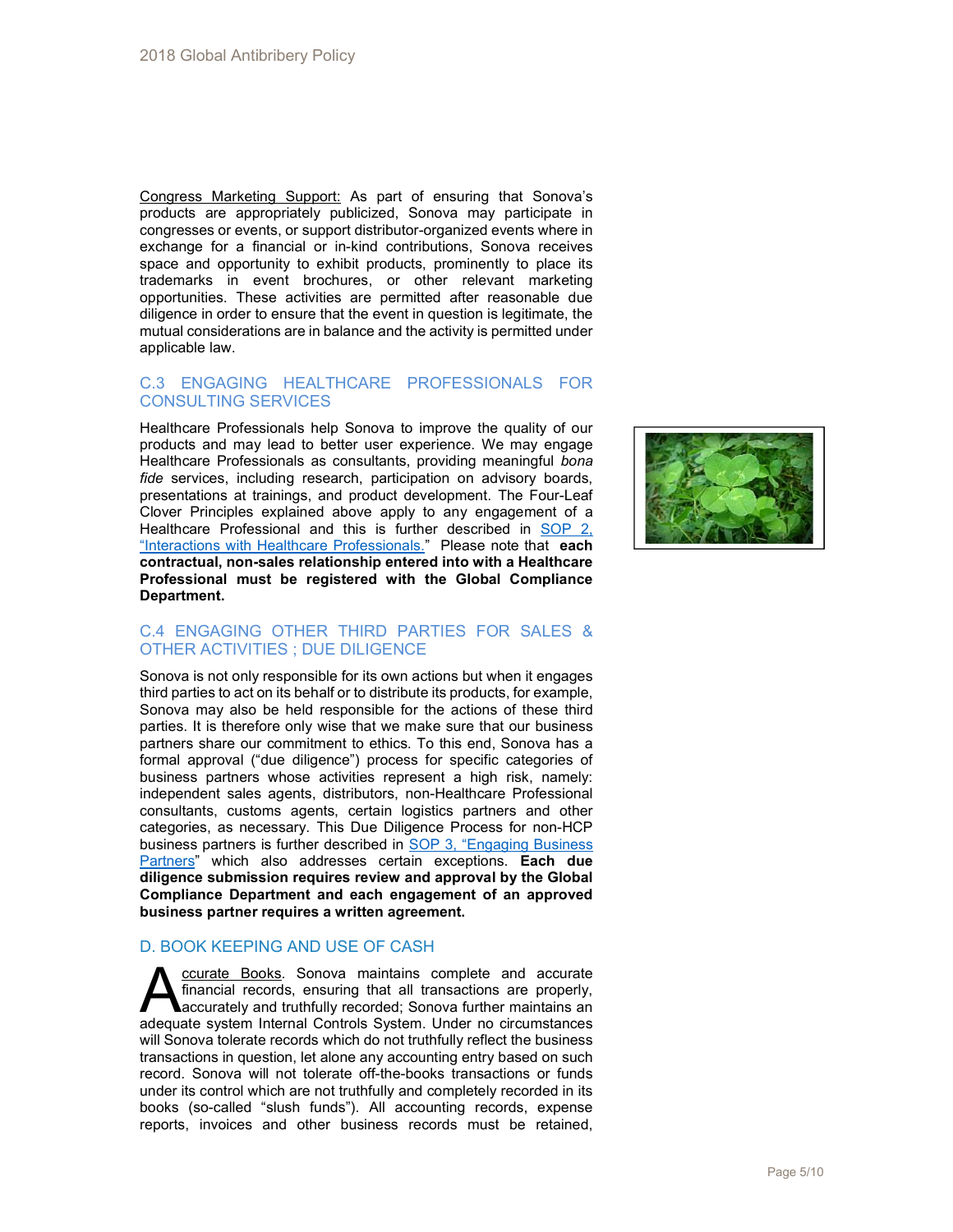reported and recorded in line with applicable law and regulations. It is prohibited to circumvent or evade Sonova's internal accounting controls, or attempt to do so.

Cash: Petty cash is permitted only for the purchase of ad hoc expenses, such as food or drink, or office supplies. Petty cash boxes should contain only negligible sums (around CHF 100) and must be reconciled on a monthly basis. We will not utilize cash equivalents (e.g., vouchers) for any reason.

We will not use nor accept cash for business transactions other than in the retail context, up to reasonable limits to be communicated from time to time, but in any event no higher than permitted under applicable law. Any exceptions must be brought to the attention of the Chief Financial Officer ("CFO") and the Group General Counsel ("GGC") and any such payments are unauthorized unless the CFO and GGC exceptionally approve them.

No Facilitation Payments: Sonova does not permit making facilitation payments. Facilitation payments are defined as payments made to secure or accelerate performance of a legitimate action by a Government Official and made outside of the ordinary course of business. An example would be a payment to a customs official to accelerate clearing of Sonova goods through customs.

## E. SPEAKING UP: REPORTING POTENTIAL VIOLATIONS

ach one of us is responsible for ensuring that Sonova meets its commitment to high ethical standards. You are therefore obliged to report it if you believe you see an actual or potential violation ach one of us is responsible for ensuring that Sonova meets its<br>commitment to high ethical standards. You are therefore obliged<br>to report it if you believe you see an actual or potential violation<br>of this Policy. You may n violation, but if you believe so in good faith, or are not sure, please report it and consult with the Global Compliance Department about it.

How can you report a violation? There are many ways: (i) to your line management, (ii) to Global Compliance; (iii) to the Legal Department, or (iv) the Ethics Helpline (phone numbers are available on the Intranet). The Ethics Helpline also allows for anonymous reporting in the countries where this is permitted.

We encourage you to speak up clearly and whenever necessary. Sonova will not retaliate against individuals who in good faith report (believed) violations.

# F. RESPONSIBILITIES

thical behavior in business is the personal responsibility of each any and every person associated with the Sonova Group, **interatable in the incontance of rank or position. In addition, the following specific** thical behavior i<br>any and every<br>irresponsibilities apply:

# F.1 THE MANAGEMENT BOARD

The Management Board of Sonova maintains a culture of integrity for the Sonova Group, leads by example and provides adequate resources to support the Sonova Group's Compliance Program.

**Compliance Hotline**<br>
Our Compliance Hotline enables employees around the world to call<br>
condidentially <u>to voce</u> concerns related to potential violations of the<br>
Code of Conduct or other policies and regulations. Independ  $\sigma$ 

| Country              | <b>Phone Number</b>                   |  |
|----------------------|---------------------------------------|--|
| China                | 10-800-711-0748 or<br>10-800-110-0692 |  |
| Canada               | $(866)$ 447-5045                      |  |
| Germany              | 0800-180-3417                         |  |
| Switzerland          | 0800-56-3263                          |  |
| <b>USA</b>           | $(866)$ 447-5045                      |  |
| Vietnam              | $(704) 521 - 1168$                    |  |
| From other countries | +1 866 447 5045                       |  |
|                      |                                       |  |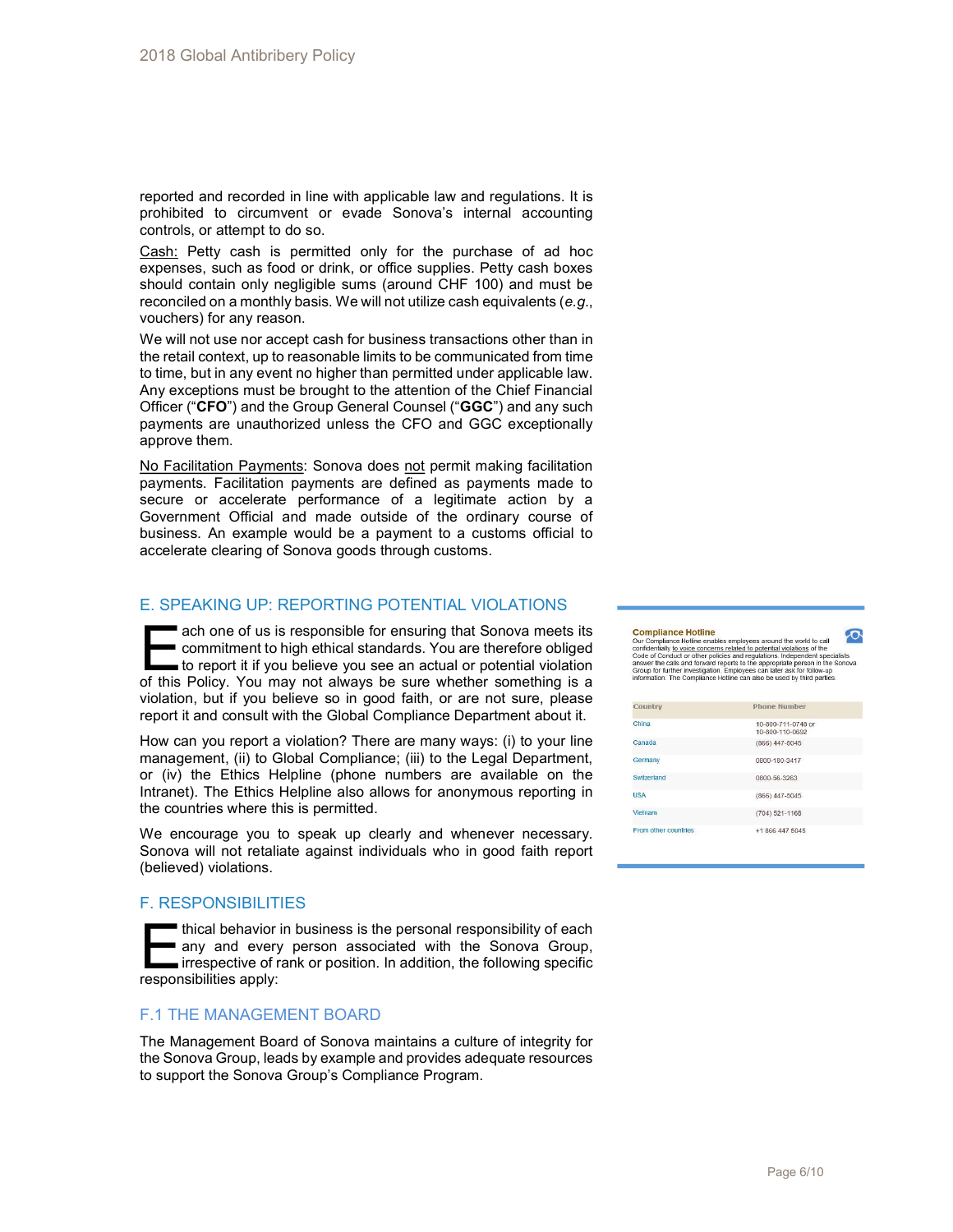# F.2. LOCAL MANAGEMENT

The Managing Directors, General Managers or, as the case may be, local/regional Heads of Sales & Marketing and Controllers of the Sonova Group companies are responsible for the implementation of any necessary local policies and processes and, under the direction of the Global Compliance Department, for the monitoring and enforcement of compliance with this Policy.

The country organizations may suggest the appointment of an individual to act as 'Compliance Champion,' and Global Compliance shall review and approve this appointment based on the seniority, experience and qualification of that individual. The Compliance Champion may then act as local coordinator of Compliance Trainings and will liaise with the Corporate Global Compliance team on an ongoing basis.

## F.3 . LEGAL DEPARTMENT / GLOBAL COMPLIANCE

The Global Compliance Department provides training and tools to support the implementation of this Policy, monitors compliance with its terms and addresses any violations together with appropriate other functions. The Legal Department supports the processes outlined in this Policy, and renders legal advice in connection with this Policy.

# F4 . ENFORCEMENT OF THE POLICY

Violations of this Policy would be a serious matter potentially affecting Sonova's reputation and therefore all of us. Sonova will investigate any credible allegations regarding a breach of this Policy. SOP 4, "Handling Cases for Suspected Ethics or Sonova Code of Conduct Violations" describes the process of investigating alleged breaches. Sonova will appropriately sanction employees or business partners, as the case may be, if it turns out that the Policy has been breached.

Conversely, Sonova recognizes the dedicated support of this Policy by the Sonova family and encourages each and every one at Sonova and beyond to work together in bringing its principles to life in our daily work.

Stäfa, April 1, 2018

AUTHOR: APPROVED BY:

Antje Petersen Schmalnauer **Arnd Kaldowski** 

#### **Compliance Helpdesk**

For general questions and advice regarding the Sonova Group policies, ple by email to: compliance@sonova.com

by calling: +41 58 928 3232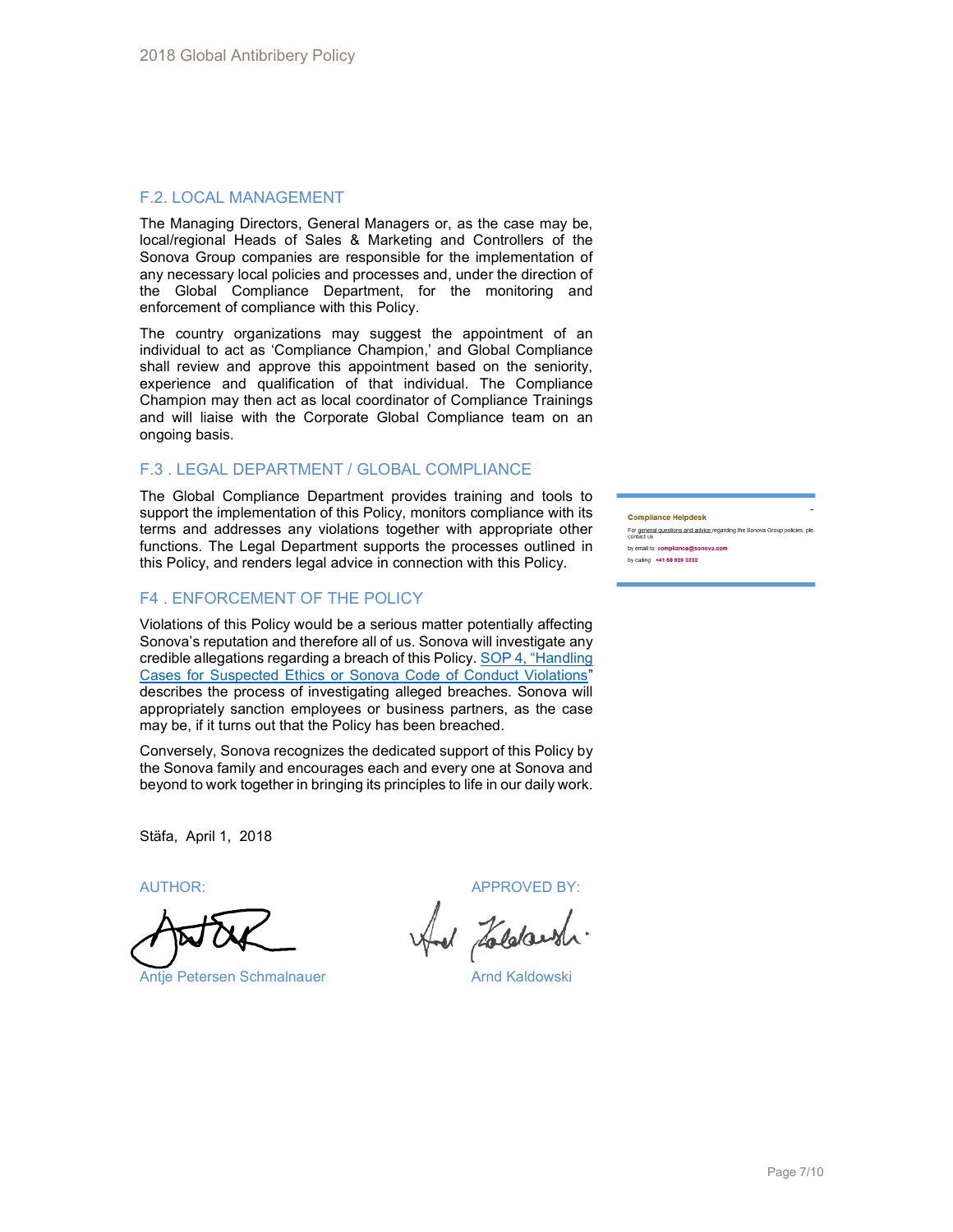

## **DEFINITIONS**

Bribery: the Cambridge English Dictionary defines bribery as the act of "giving someone money or something else of value, often illegally, to persuade that person to do something you want." For purposes of this Policy, it is prohibited to bribe private individuals as well as public officials. A few examples of Bribery are: (1) inviting a delegation of public officials and their spouses to a factory visit in Switzerland; (2) inviting a delegation of public officials to a factory visit in Switzerland with a side trip to Paris; (3) offering an internship to the son of the head of a tender commission where the company is bidding for the tender; (4) selecting a vendor who promises to "throw in" an iPad for personal use if selected; or (5) paying money to a customs official to clear wrongly labelled goods through customs.

Congress Marketing Support: a commercial transaction where Sonova attends an industry or scientific event, such as a congress or conference, or supports a distributor marketing or training event where Sonova can showcase its products and purchases a support package that may consist of exhibit space, inclusion of Sonova's logo(s) in the program, and similar marketing tools.

**Donations:** providing financial means or in-kind contributions to an organization with charitable or comparable status without compensation in return.

Due Diligence: Sonova's process for vetting certain types of business partners.

Educational Grant: financial support provided to educational institutions either by supporting an appropriate specific scientific cause or generally related to audiological research.

**ENTs: Ear Nose and Throat specialist physicians.** 

Entertainment: activities that are purely non-business related, such as sporting events, touristic activities, cultural events and the like.

Facilitation Payment: a payment made to secure or accelerate performance of a legitimate action by a Government Official and made outside of the ordinary course of business.

Fellowship: support of an HCP for further extended training in an audiology-related or ENT medical field.

Global Compliance Department: the Sonova professionals in the Sonova Legal Department engaged in administering and managing Sonova's Global Compliance Program. If authorization by the Global Compliance Department is required under rules issued under this Policy,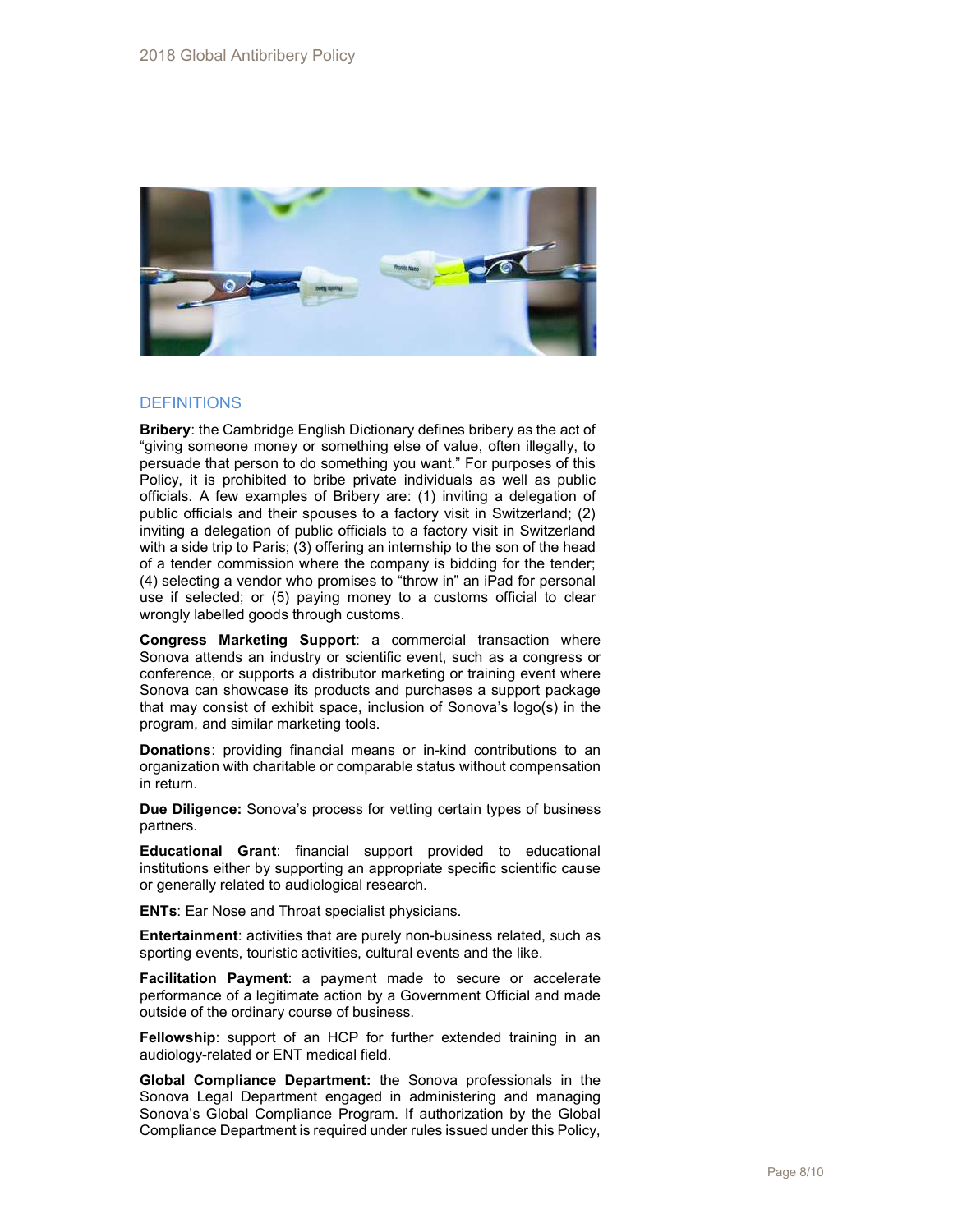such authorization may be given by a member of the department who is at least at manager level.

Government Official: employees or representatives of government entities, international non-governmental organizations, and any person with the responsibility to allocate or expend government funds. Also included in the definition of Government Officials are HCPs working in, having privileges or being otherwise affiliated with a public health care facility, institution, university or hospital. An HCP is considered to be affiliated with an entity if he or she is employed by, has staff privileges with, or is otherwise in a position directly or indirectly to influence purchasing decisions by the entity. Depending on applicable law, physicians or health care professionals acting in a purely private commercial practice but whose patients are insured by government supported programs may be considered to be Government Official.

Healthcare Professional (HCP): any individual who practices generally in a medical field and is in a position to purchase, prescribe, acquire or recommend, or make decisions for, Sonova's products, or to influence such decisions. In many jurisdictions, professionals working closely with such Healthcare Professionals with decision making powers, such as nurses, may also be considered to be HCPs. Depending on the jurisdiction, an HCP may be considered to be a Government Official under applicable anti-bribery laws.

Hospitality: when Sonova provides meals or refreshments to third party business partners.

Legal Department: collectively, Sonova's global legal department, including the corporate legal department in Stäfa as well as the local legal departments outside of Switzerland. If authorization by the Legal Department is required under this Policy, an attorney member of the department is entitled to provide such authorization.

MD: the managing director or general manager of a Sonova business unit, company or other unit.

Payments: any and all compensation, including payments and reimbursement for personal and professional services, meals, travels, grants, sponsorships, fellowships, research grants, clinical studies, professional meetings, product training, medical education, research funding, product development services, in-kind services, advertising, promotion and marketing expenses or support, and royalties or other payments for transfer of documented intellectual property.

Red Flags: circumstances that strike you as unusual and may be a sign that the business partner is not reliable.

Research Grants: as defined by Medtech Europe, the provision by or on behalf of Sonova of funding, of products, equipment, and/or in kind services to any organization that conducts research which is made for the sole, restrictive purpose of supporting the development or furtherance of bona fide, scientifically valid and legitimate research by the recipient the purpose of which is to advance medical, scientific and healthcare knowledge, medical technologies and/or clinical techniques designed to improve patient outcomes.

Sponsoring: financial support for a worthy, non-charitable cause for image-enhancement for Sonova corporate or product brands.